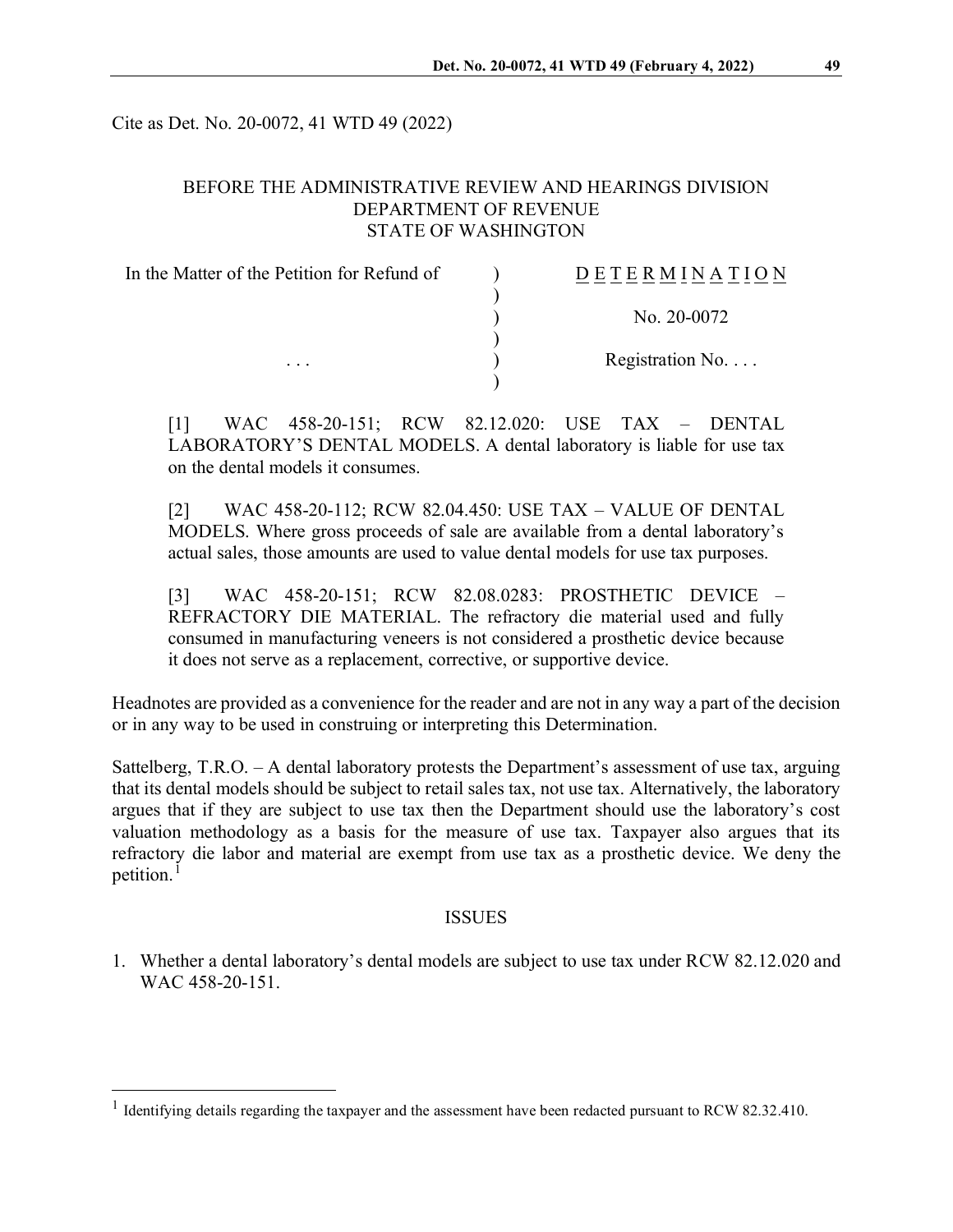- 2. If a dental laboratory's dental models are subject to use tax under RCW 82.12.020 and WAC 458-20-151, whether the measure of use tax should be the amount of their sales or instead should be their cost of fabrication.
- 3. Whether a dental laboratory's refractory die labor and material are exempt prosthetic devices under RCW 82.12.0277.

# FINDINGS OF FACT

. . . ("Taxpayer") is a dental laboratory located in . . . , Washington. Taxpayer fabricates veneers, which are covers that permanently adhere to existing teeth, as well as crowns and bridges.<sup>[2](#page-1-0)</sup> Taxpayer receives orders for veneers or other products from dentists in Washington, as well as from many dentists located outside of Washington.

To make its veneers, Taxpayer first receives impressions of a patient's teeth from a dentist. The impressions are the imprints of the patient's teeth, often in non-rigid form such as silicone or agar. Taxpayer uses the impressions to make a rigid, base model of the patient's teeth and gums. Taxpayer copies the base model and then applies tooth-colored wax to the copied model to simulate the appearance of the veneers once they have been applied. These separate, modified models are called diagnostic wax-ups. Taxpayer may also make copies of the base model that it does not modify.

From there, Taxpayer is able to make a mold of the desired veneers by using the diagnostic waxup. Taxpayer uses a refractory die material to make the mold itself. Once Taxpayer makes the mold, it can then fabricate the veneers, which are usually porcelain, by baking the porcelain. The refractory die material is used only in the production of the mold, and is rendered useless through the baking process.

Taxpayer sells the completed veneers, diagnostic wax-ups, and models to the ordering dentist, separately billing for each. The dentist will apply the veneers to the patient, use the diagnostic wax-up for consulting with the patient, and keep the base model for patient records. Taxpayer separately charges the dentist for the refractory die material, although the dentist does not receive this material because it was rendered useless in the baking process.

During the period at issue, Taxpayer considered its sales of veneers exempt prosthetic devices, and did not report their income. Taxpayer reported its sales of diagnostic wax-ups, base models, and refractory die labor and material as wholesale sales, and reported an identical amount as manufacturing B&O tax.

In 2019, the Department's Audit Division ("Audit") audited Taxpayer's records for the time period January 1, 2015, through December 31, 2018. Audit agreed that Taxpayer's sales of veneers were exempt prosthetic devices, and did not make any adjustments regarding them. Audit considered the diagnostic wax-ups to be retail sales instead of wholesale sales, and assessed retail sales tax on Taxpayer's in-state sales. Audit considered Taxpayer the consumer of each of its models and

<span id="page-1-0"></span><sup>&</sup>lt;sup>2</sup> Veneers differ from crowns in that veneers cover only the front of the tooth while crowns cover the entire tooth. https://www.healthline.com/health/dental-and-oral-health/veneers-vs-crowns (last visited November 18, 2019).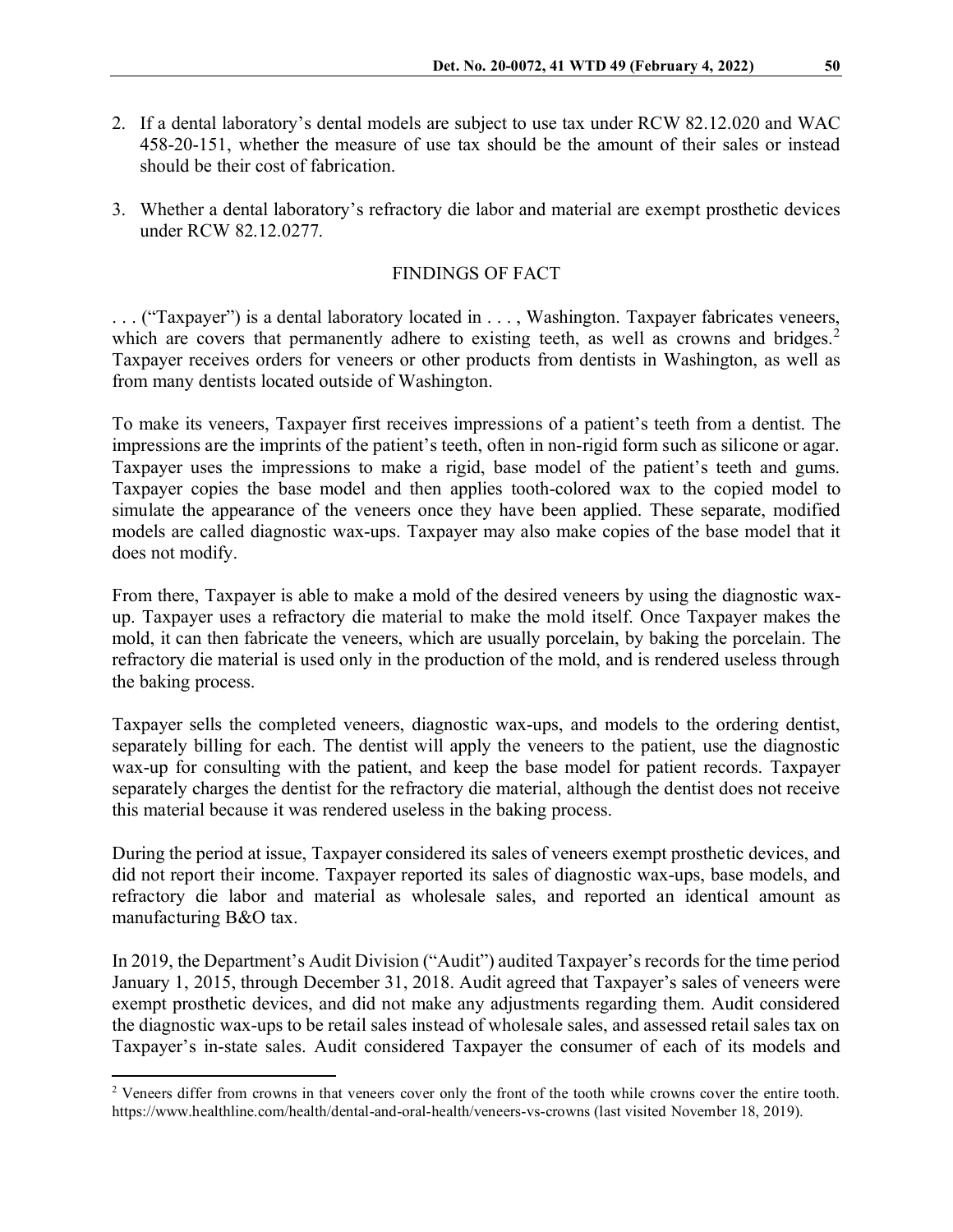refractory die labor and material, and assessed use tax on them. Audit used the amounts Taxpayer charged as the measure of use tax. On August 22, 2019, Audit issued Taxpayer an assessment totaling  $$...$ <sup>[3](#page-2-0)</sup>

Taxpayer paid the assessment and petitioned for refund, making three arguments. Taxpayer first argues that Audit incorrectly subjected its models to use tax. Taxpayer notes that Audit treated the wax-ups as retail sales, and argues that the models should receive the same treatment.

Taxpayer next argues that the Department should not have used the amounts Taxpayer billed its clients as the measure of use tax, but instead should have used a cost method. Taxpayer provided a spreadsheet showing its proposed methodology, which we summarize as the Taxpayer's rate per hour multiplied by the estimated labor time per unit, plus estimated materials cost per unit, to equal the cost per unit. Taxpayer then multiplied the cost per unit times the number of units sold to reach its total costs per sale.

Taxpayer finally argues that the labor related to the refractory die material, as well as the material itself, are indistinguishable from the prosthetic device, the veneers, that they are used to make. Taxpayer thus argues that the refractory die labor and material should be considered exempt as prosthetic devices.

. . .

## ANALYSIS

## 1. Taxpayer's Models

<span id="page-2-0"></span>.

Washington has both a retail sales tax and a use tax. Retail sales tax is an excise tax imposed on each retail sale in this state, to be paid by the buyer to the seller. RCW 82.08.020; RCW 82.08.050. Use tax is imposed on the consumer "for the privilege of using within this state as a consumer any article of tangible personal property acquired by the user in any manner" on which Washington's retail sales tax has not been paid. RCW 82.12.020(1). "Consumer" means "any person who purchases, acquires, owns, holds, or uses any article of tangible personal property irrespective of the nature of the person's business . . . ." Use tax complements the retail sales tax by imposing a tax equal to the sales tax on items of tangible personal property, unless an exemption is available. WAC 458-20-178.

The Department's regulation regarding the taxation of health care providers, including dental laboratories, is WAC 458-20-151 ("Rule 151"). Rule 151 contains the following section regarding "[d]ental casts, models, and other articles of tangible personal property manufactured by dental laboratories and dental technicians for commercial or industrial use:"

Dental laboratories and dental technicians may manufacture dental casts, models, or other articles of tangible personal property that they use to produce or fabricate dental prostheses. In such cases, the dental laboratory or dental technician is manufacturing a product for commercial or industrial use and is subject to the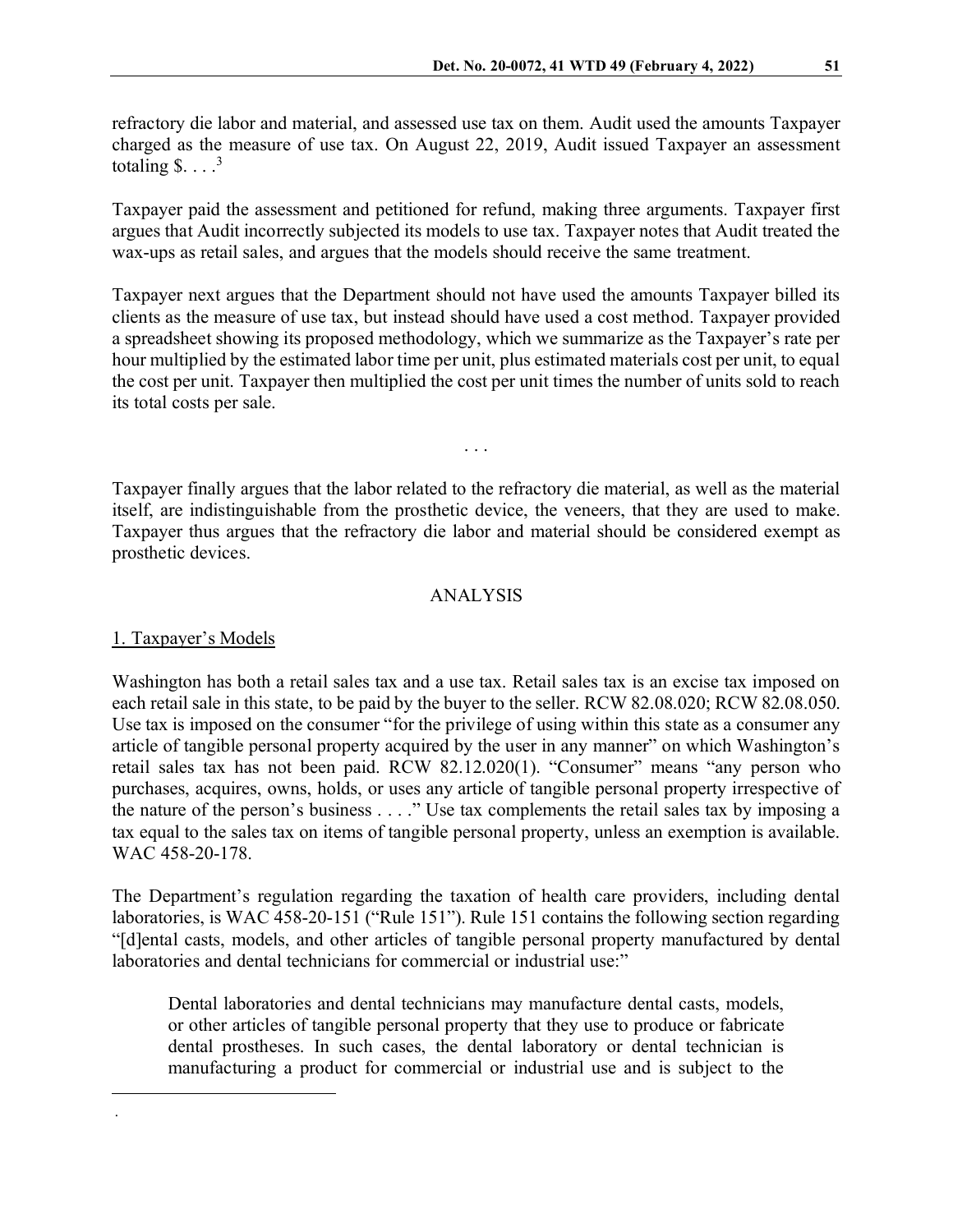manufacturing B&O tax on the value of the dental cast, model, or other article of tangible personal property. For information regarding the value of products, see RCW 82.04.450 and WAC 458-20-112. *As the consumer of the* dental cast, *model*, or other article of tangible personal property manufactured for commercial or industrial use, *the dental laboratory* or dental technician *is also liable for use tax on the value of the* dental cast, *model*, or other article of tangible personal property, unless the use is specifically exempt by law.

#### Rule 151(3)(a)(ii) (emphasis added).

Taxpayer argues that the base models should be taxed as retail sales, and not subject to use tax. Taxpayer notes that Audit treated the diagnostic wax-ups as retail sales, and argues that the base models should receive the same treatment. We disagree.

As Rule  $151(3)(a)(ii)$  plainly states, the dental laboratory is the consumer of the models it fabricates. Here, Taxpayer fabricates base models in order to ultimately produce the veneers. As a consumer, or user of the models, Taxpayer is subject to use tax on them under Rule 151. While Taxpayer does ultimately sell the models to the ordering dentists, that does not negate the fact that Taxpayer uses them as a consumer prior to the sale, and that their tax treatment is very specific under Rule 151. Accordingly, we deny Taxpayer's petition on this issue.

#### 2. Measure of Use Tax

Use tax is imposed on the value of articles used. RCW 82.12.020(4)(a). "Value of the article used" in pertinent part, is defined as:

[T]he purchase price for the article of tangible personal property, the use of which is taxable under this chapter. . . . In case the article used is acquired by lease or by gift or is extracted, produced, or manufactured by the person using the same or is sold under conditions wherein the purchase price does not represent the true value thereof, the value of the article used is determined as nearly as possible according to the retail selling price at place of use of similar products of like quality and character under such rules as the department may prescribe.

#### RCW 82.12.010(7)(a).

Dental models are subject to use tax on their value under Rule  $151(3)(a)(ii)$ . Rule 151 refers to RCW 82.04.450 and WAC 458-20-112 ("Rule 112") regarding how the value of products is determined. RCW 82.04.450 and Rule 112 state that the value of products is determined by sales proceeds first, and if that is not available, then comparable sales. Rule 112 provides that if no comparable sales exist, a cost basis calculation is available:

In the absence of sales of similar products as a guide to value, such value may be determined upon a cost basis. In such cases, there shall be included every item of cost attributable to the particular article or article extracted or manufactured, including direct and indirect overhead costs.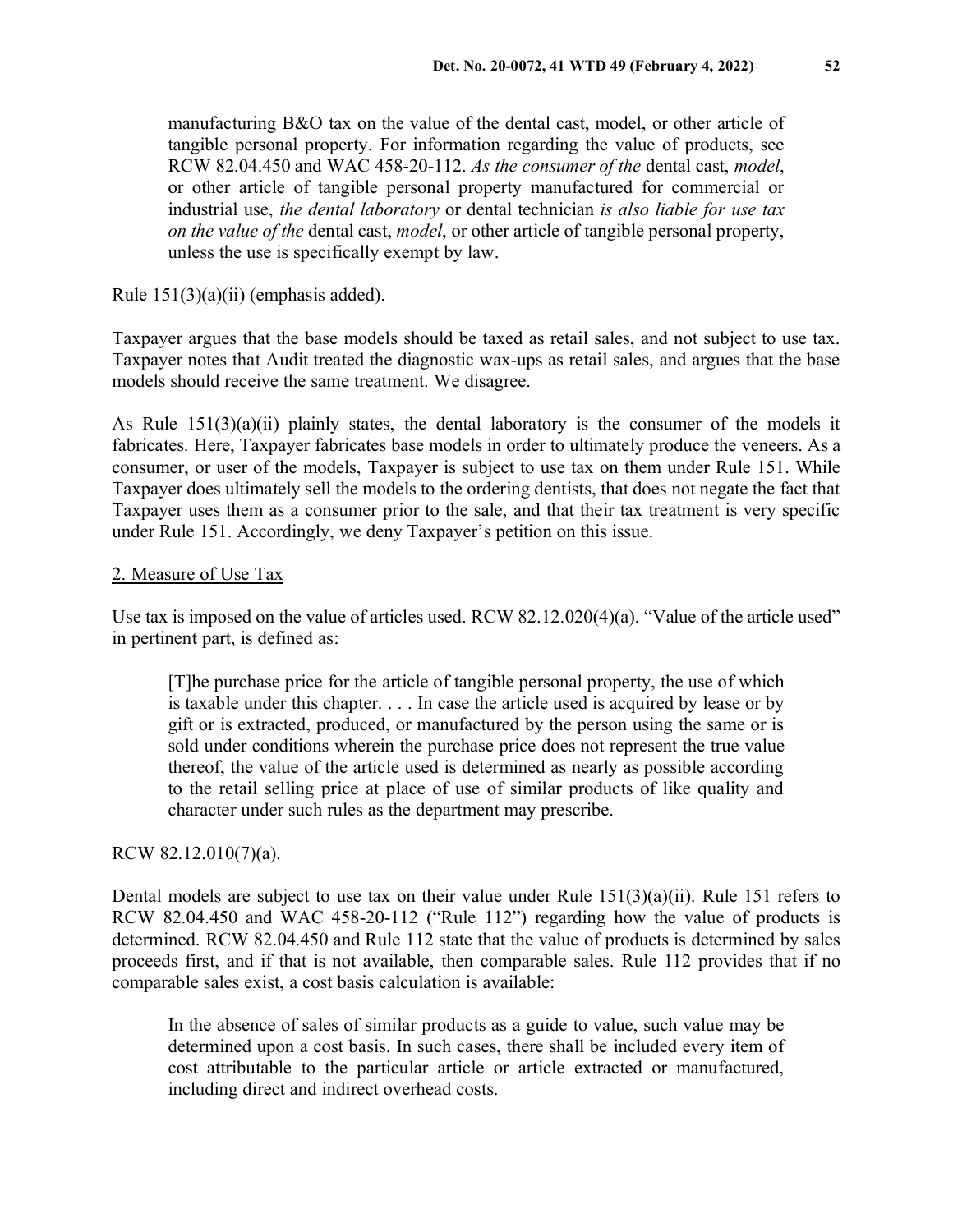To summarize, we look to actual sales first to determine value, and then to comparable sales if there are no actual sales. If no comparable sales exist, then a cost basis calculation can be used as a measure of the value of products.

Here, Taxpayer proposes its cost valuation methodology as an alternative to the Taxpayer's actual sales amounts. This approach ignores the requirement under RCW 82.04.450(1) and Rule 112 that the first method of the "value of products" of manufactured items is the "gross proceeds from the sale." We have the gross proceeds of sale here, as Taxpayer billed for the items it manufactured, which is what Audit used as the measure of use tax. Since, under Rule 112, we only resort to a cost basis calculation in the absence of actual sales or comparable sales, we conclude that Audit correctly used actual sales as its use tax measure and deny Taxpayer's petition arguing for a cost basis calculation.

### 3. Refractory Die Labor and Material

"Prosthetic devices" are exempt from retail sales tax and use tax. RCW 82.08.0283(1)(a); RCW 82.12.0277(1)(a). "Prosthetic device" is defined in RCW 82.08.0283(4)(a) as:

Rule 151 defines "prosthetic device" reiterating RCW 82.08.0283(4)(a), and also states: "[d]ental appliances, devices, restorations, substitutes, or other dental laboratory products are also referred to as 'dental prostheses' throughout this rule." Rule  $151(1)(c)(iv)$ . Rule 151 defines exempt "dental" prostheses" to include "full and partial dentures, crowns, inlays, fillings, braces, retainers, collars, wire, screws, bands, splints, night guards, gold, silver, alloys, acrylic materials, filling material, reline material, cement, cavity liners, pins, and endo posts." Rule 151(2)(c).<sup>[4](#page-4-0)</sup> Rule 151 does not include dental "casts" and "models" as defined as dental prostheses, and taxes them differently. Rule  $151(3)(a)(ii)$ .

There is no dispute here regarding whether the veneers themselves are exempt, as Audit treated the veneers as exempt prosthetic devices. The dispute is whether the exemption extends to the refractory die labor and material that were part of the process of fabricating the veneers, but did not become part of the veneers themselves.

We note that Taxpayer has the burden of establishing its entitlement to any deduction or exemption from tax liability. *See Budget Rent-A-Car, Inc. v. Dep't of Revenue,* 81 Wn.2d 171, 174-75, 500 P.2d 764 (1972) ("Exemptions to the tax law must be narrowly construed. Taxation is the rule and exemption is the exception. Anyone claiming a benefit or deduction from a taxable category has the burden of showing that he qualifies for it."); *see also Lacey Nursing v. Dep't of Revenue,* 128 Wn.2d 40, 905 P.2d 338 (1995); *Port of Seattle v. State,* 101 Wn. App. 106, 1 P.3d 607 (2000); Det. No. 13-0279, 33 WTD 75 (2014).

Here, the refractory die material is consumed as part of the veneer manufacturing process. Taxpayer bills separately for the refractory die labor and material, but that is only an itemized reimbursement of the costs the laboratory incurs. Since the refractory die material is consumed

<span id="page-4-0"></span><sup>&</sup>lt;sup>4</sup> The Department's regulation regarding medicines and medical devices, WAC 458-20-18801 ("Rule 18801"), lists these examples of prosthetic devices: "dental prostheses including, but not limited to, full and partial dentures, crowns, inlays, fillings, braces, and retainers." Rule 18801(206)(a), Table 5.